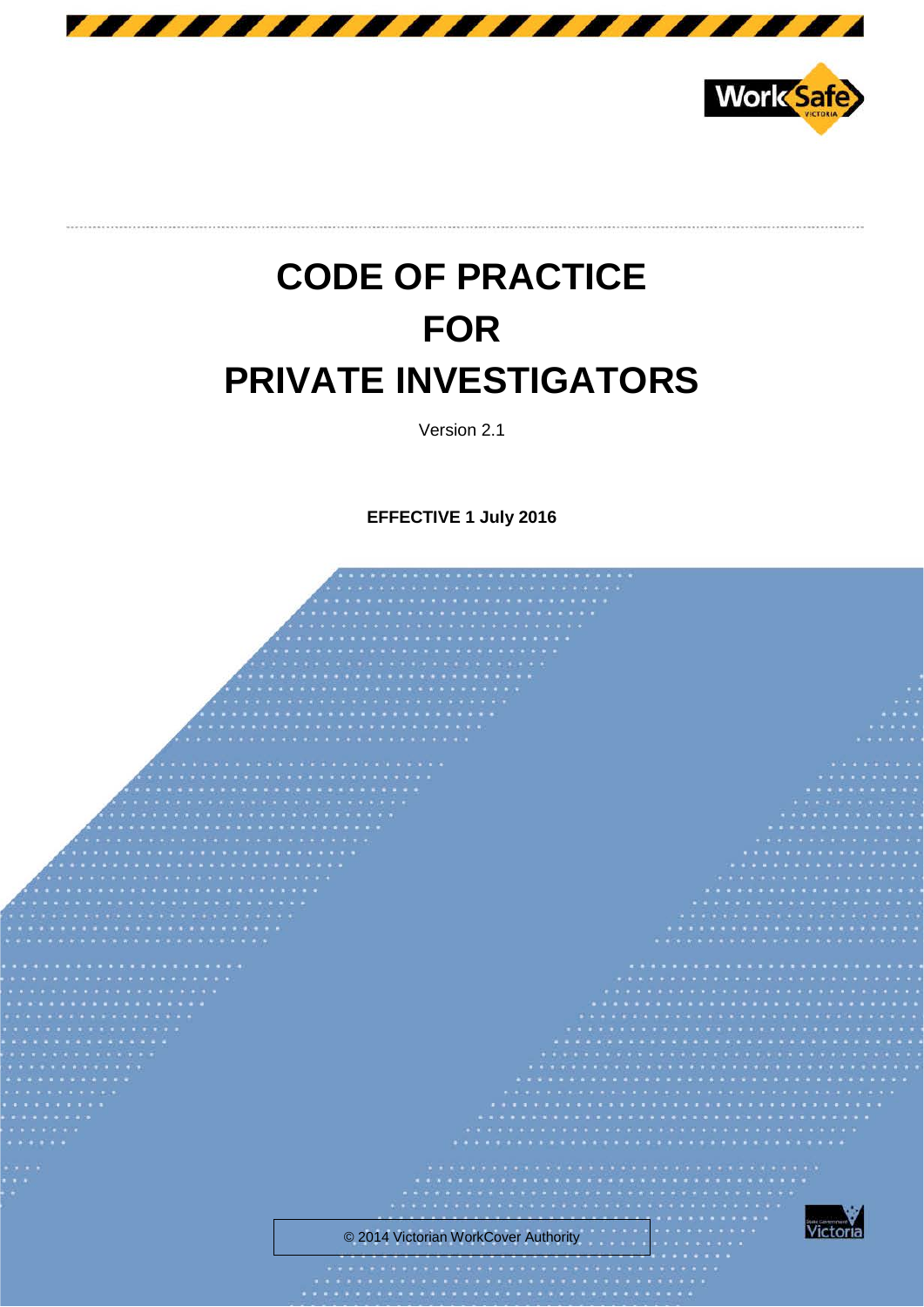# **TABLE OF CONTENTS**

| 1.           |  |
|--------------|--|
| 1.1.<br>1.2. |  |
| 1.3.         |  |
| 2.           |  |
| 3.           |  |
| 3.1.         |  |
| 3.2.         |  |
| 3.3.         |  |
| 4.           |  |
| 4.1.         |  |
| 4.2.         |  |
| 4.3.         |  |
| 5.           |  |
| 5.1.         |  |
| 5.2.         |  |
| 5.3.         |  |
| 5.4.         |  |
| 6.           |  |
| 7.           |  |
| 7.1.         |  |
| 7.2.         |  |
| 7.3.         |  |
|              |  |
|              |  |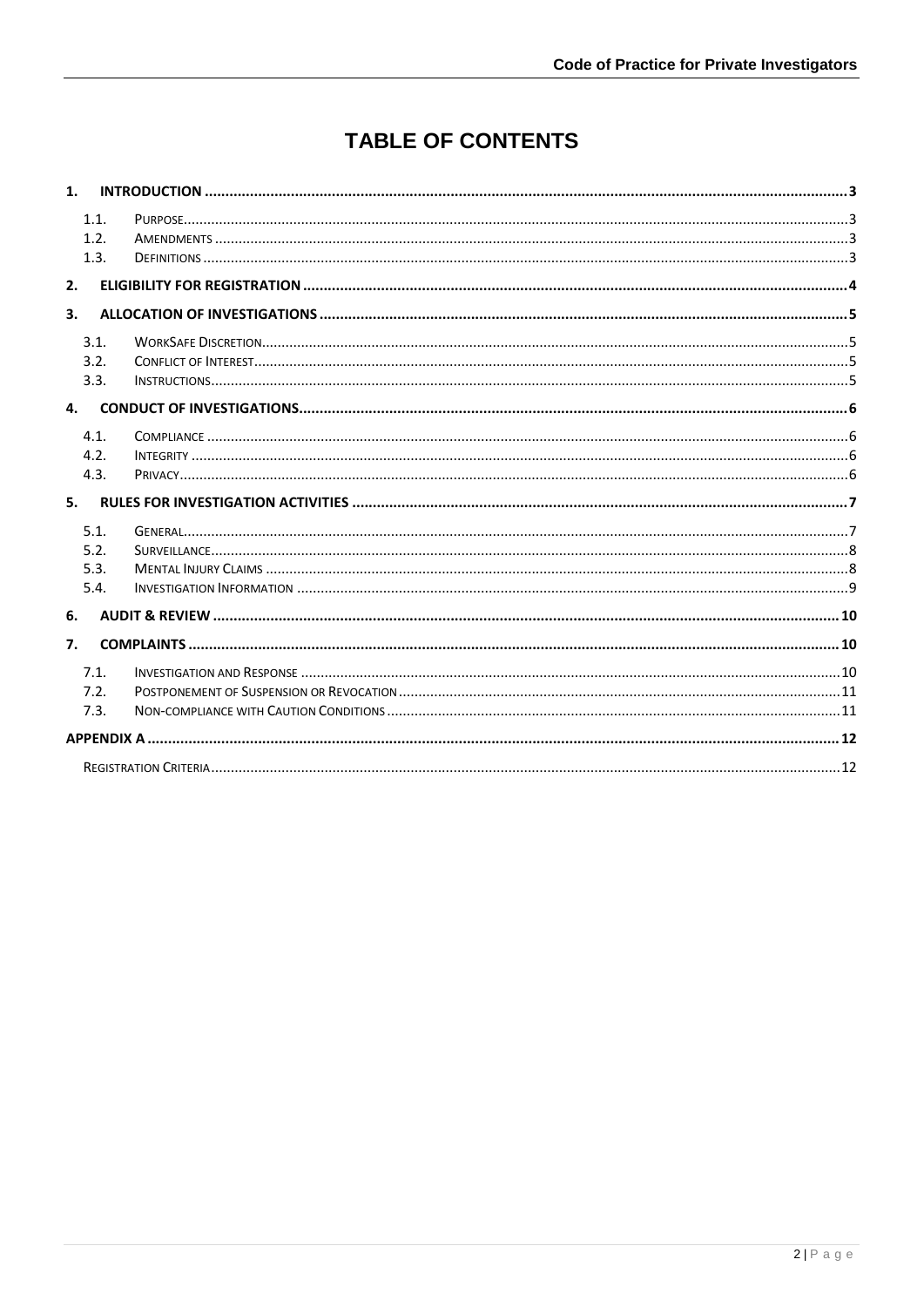## <span id="page-2-0"></span>**1. Introduction**

## <span id="page-2-1"></span>**1.1. Purpose**

- 1.1.1. The objectives, powers and functions of WorkSafe Victoria (WorkSafe) are set out in the Workplace Injury Rehabilitation and Compensation Act 2013 (WIRC Act).
- 1.1.2. One of WorkSafe's primary responsibilities is to manage the Victorian accident compensation scheme as effectively, efficiently and economically as possible. To do this, WorkSafe has appointed authorised agents to carry out a wide range of functions relating to accident compensation claims. WorkSafe also approves some employers as selfinsurers, to manage accident compensation claims submitted by their workers.
- 1.1.3. Authorised agents and self-insurers must ensure that appropriate compensation is paid to injured workers. In order to properly determine whether a person is entitled to receive compensation, it may be necessary to conduct an investigation. Authorised agents and self-insurers may engage private investigation firms to conduct these investigations.
- 1.1.4. WorkSafe is determined to ensure that persons providing investigation services are suitably qualified and meet the highest standards of behaviour and performance that could reasonably be expected.
- 1.1.5. This Code sets out:
	- the eligibility criteria for persons seeking registration as a provider of investigation services; and
	- the ongoing obligations of providers after registration.

## <span id="page-2-2"></span>**1.2. Amendments**

1.2.1. WorkSafe may amend this Code at any time. WorkSafe will advise providers of any amendment. Providers must comply with any amendment from the date of notification unless otherwise stated.

## <span id="page-2-3"></span>**1.3. Definitions**

**"authorised agent"** means a person appointed as an agent pursuant to section 501 of the WIRC Act;

**"authorised representative"** means any authorised agent, self-insurer or legal firm;

**"cloud storage facilities"** means technology applications, software, platforms, services and data that do not exist on the device that a person is using. They are accessed – if not exclusively – via a web browser on the person's device. The services are accessed over a network, which can be the Internet for off-site clouds.

**"Code"** means the WorkSafe Code of Practice for Private Investigators;

**"complaint"** includes any matter coming to WorkSafe's knowledge relating to any action or behaviour of a provider, whether in the conduct of an investigation or otherwise, that may involve a breach of any law or of the Code, or which may amount to unprofessional or improper conduct.

**"conflict of interest"** occurs when a provider is serving or attempting to serve two or more interests that are not compatible, in particular when the conflict is between their private or commercial interests and their public duty; e.g. Receiving instructions from an authorised representative in circumstances where the provider has previously received instructions from the relevant employer in a private capacity.

**"continuity of evidence"** means a documented record of the collection, handling and possession of each piece of evidence (this is also referred to as the chain of custody);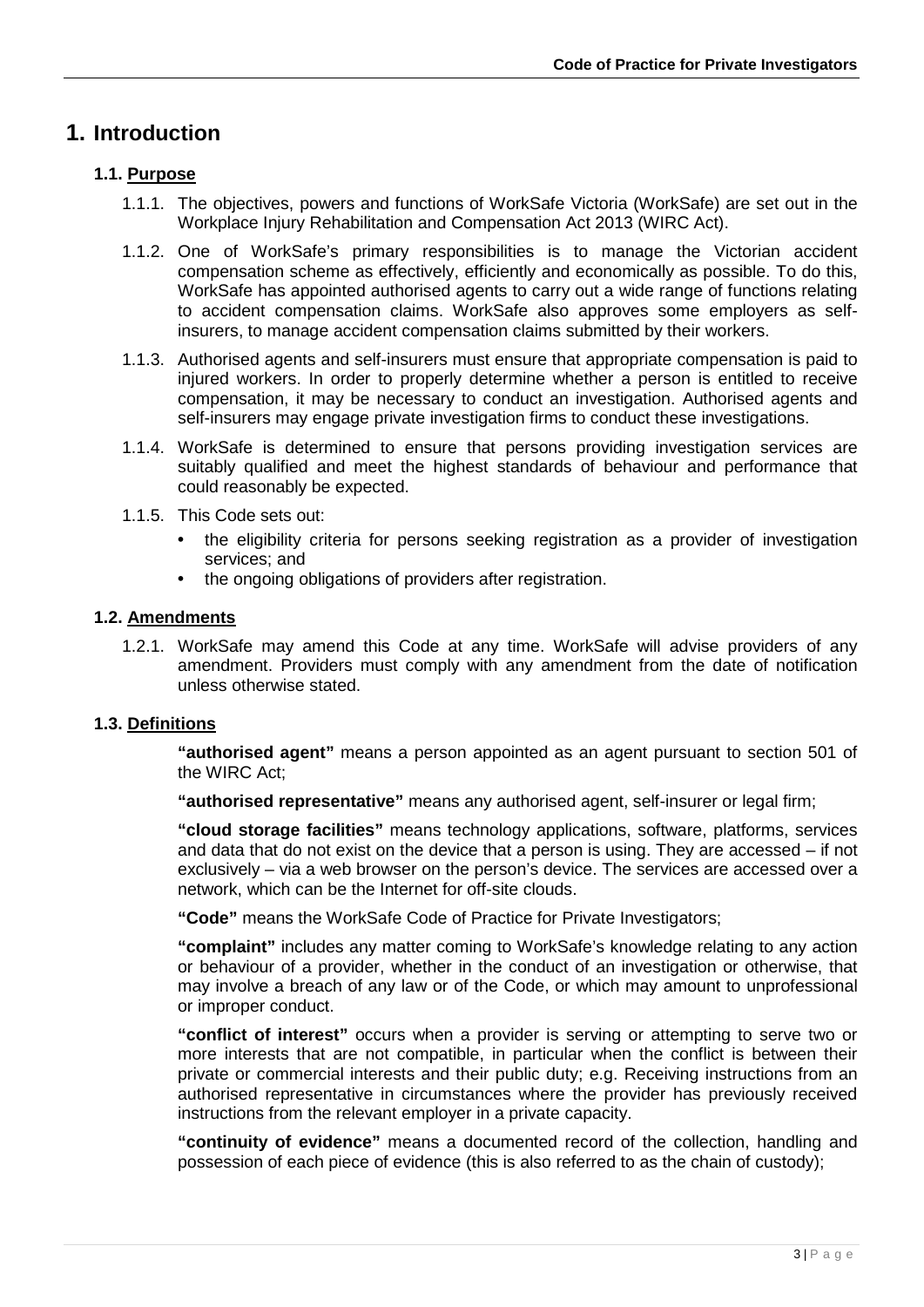**"criminal offence"** means any offence under a law of the State of Victoria, the Commonwealth of Australia or any other State or Territory of Australia.

**"film"** means all digital and/or magnetic records of moving pictures or still pictures.

**"gift, benefit or reward"** includes any discounted items, intangible benefits or preferential treatment, favours or other advantage;

**"instructing officer"** means an employee of an authorised representative who has responsibility for the management of the claim to which the investigation relates;

**"investigator"** means any person with a current investigation licence issued by an authorised body, who is engaged by a provider to conduct investigations;

**"legal firm"** means any legal practitioner instructed to act for WorkSafe or any authorised representative;

**"misconduct"** means any act or behaviour of a provider which, in the opinion of WorkSafe, is inconsistent with the Code;

**"officer"** has the same meaning as officer of a corporation has in section 9 of the Corporations Act 2001;

**"original image"** means a byte for byte duplication of the data, irrespective of the media on which it is stored. There can be any number of original images. The file name may be changed but the actual image data must remain exact.

**"pretext activity"** includes any communication or conduct whereby the given or ostensible reason for the communication or conduct conceals the true reason.

**"primary image"** means the first instance in which data is recorded in memory and from which the image can be generated. The primary image is usually created by the capture device, or will be the first download from the capture device to a clean medium.

**"provider"** means the body corporate which is registered with WorkSafe as a provider of investigation services, and, where the context permits, includes any employee or person engaged by a provider to conduct investigations.

**"public vantage point"** means any place, whether publicly or privately owned, to which members of the public have access by right, or by implication. Such access rights can be express or implied, but do not include any part of residential premises, including any driveway or any other position inside the boundary of a residential lot.

**"records"** includes investigation reports, audio and film, running sheets or notes, instructions, invoices, documents and any form of electronic data relating to a WorkSafe investigation;

**"subject"** means the person that the provider has been instructed to investigate;

**"subjective comment"** means an expression of opinion in the form of a deduction, inference, conclusion, criticism, judgment, remark or assumption whether or not supported by evidence;

**"working copy"** means any image that has been altered from its primary or original state - such as changing the file format, orientation, size, cropping, filtering or brightness.

## <span id="page-3-0"></span>**2. Eligibility for Registration**

2.1.1. Only a body corporate which is registered with the Victoria Police Licensing & Regulations Division as a Private Investigation Firm is eligible to be registered as a WorkSafe private investigation service provider; save and except that a private investigation firm which is licensed under the laws of another State or Territory may be registered but only to provide services within the State or Territory in which it is licensed.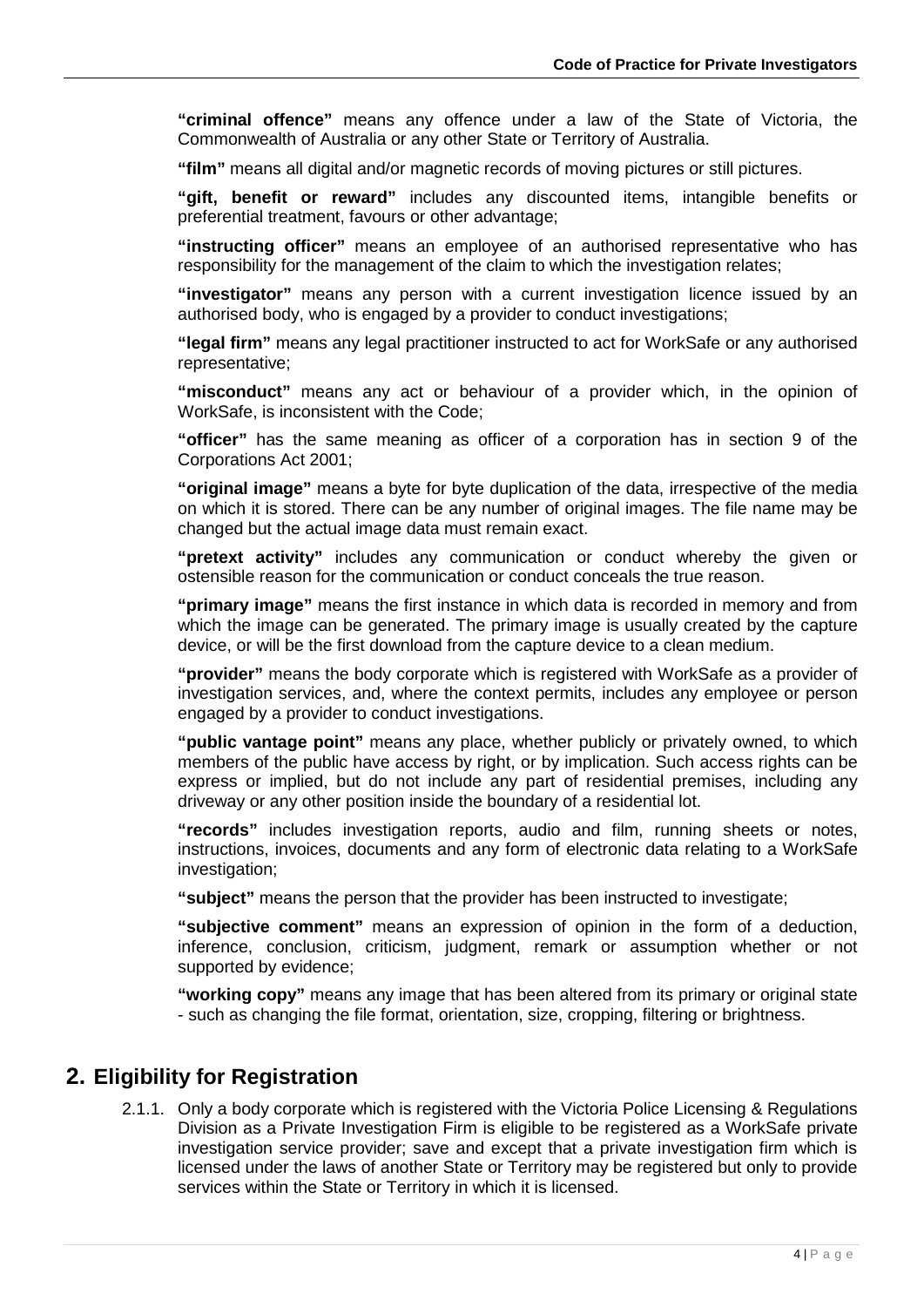- 2.1.2. The eligibility criteria are set out in Appendix A of this Code. The criteria and the necessary documents that must accompany an application are contained in the Provider Registration Application Pack which is available from WorkSafe. It is a condition of registration that a registered provider continues to satisfy the eligibility criteria.
- 2.1.3. If WorkSafe approves the application, it will allocate a WorkSafe Provider Registration Number, which can only be used by the provider to which it is allocated.
- 2.1.4. A provider accepts that registration does not guarantee, or give rise to any right or expectation, that referrals will be made by WorkSafe or its authorised representatives.

## <span id="page-4-0"></span>**3. Allocation of Investigations**

## <span id="page-4-1"></span>**3.1. WorkSafe Discretion**

3.1.1. The provider acknowledges that WorkSafe or an authorised representative may allocate work to any provider at their discretion.

## <span id="page-4-2"></span>**3.2. Conflict of Interest**

- 3.2.1. In accepting an allocated investigation, the provider undertakes to conduct the investigation in accordance with the Code.
- 3.2.2. The provider must disclose to WorkSafe or the authorised representative any actual or potential conflict of interest as soon as it becomes aware such a conflict exists or may exist.

## <span id="page-4-3"></span>**3.3. Instructions**

- 3.3.1. A provider must not accept instructions unless it has the necessary resources to carry out the investigation itself in accordance with WorkSafe requirements.
- 3.3.2. A provider must ensure that any investigator it employs or engages in the conduct of a WorkSafe investigation is fully aware of the Code and meets all of its requirements.
- 3.3.3. On receiving instructions, a provider must acknowledge the date of receipt to the instructing officer by close of business on the next business day.
- 3.3.4. A provider must only take instructions relating to an investigation from the instructing officer. Any approach or request for information from an employer or any third party regarding any person being investigated must be referred to the instructing officer.
- 3.3.5. A provider may only act outside its original instructions with the approval of the instructing officer or other officer nominated by the authorised representative.
- 3.3.6. It is the provider's responsibility to comply with the Code; it must advise the authorised representative if it believes its instructions are inconsistent with its obligations under the Code.
- 3.3.7. A provider must promptly notify the instructing officer if it is, or may be, unable to comply with instructions in any way.
- 3.3.8. Subject to 3.3.5 a provider must comply with the requirements of the authorised representative (including written or verbal instructions, time limits, interviews, contact rules and procedures).
- 3.3.9. A provider must provide investigation reports of the highest quality, fully consistent with instructions and which provide all relevant factual information.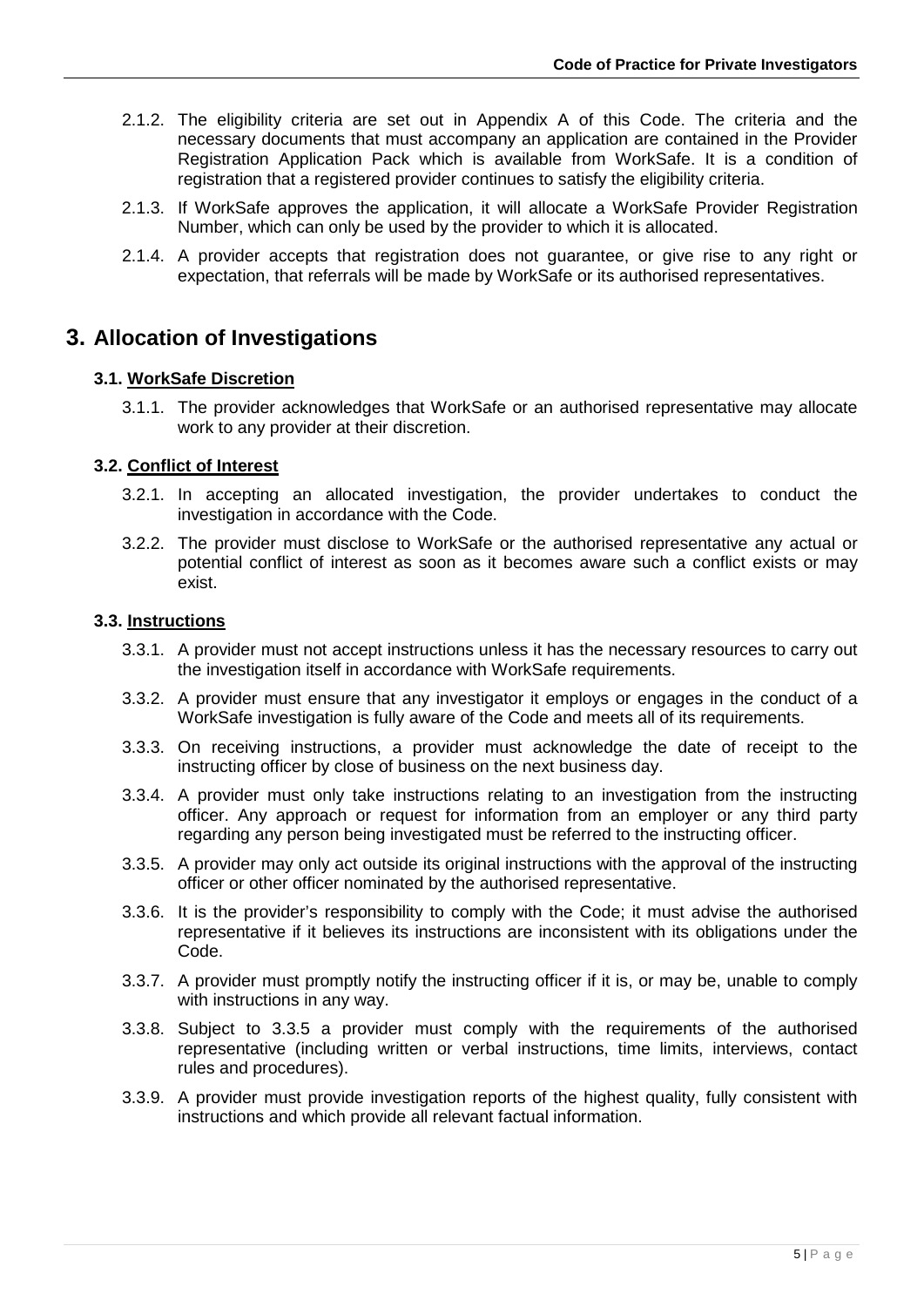## <span id="page-5-0"></span>**4. Conduct of Investigations**

## <span id="page-5-1"></span>**4.1. Compliance**

- 4.1.1. A provider must comply with this Code and all State and Commonwealth laws, including the following:
	- *Workplace Injury Rehabilitation and Compensation Act 2013 (Vic)*
	- *Accident Compensation Act 1985 (Vic)*
	- *Crimes Act 1958 (Vic)*
	- *Private Security Act 2004 (Vic)*
	- *Surveillance Devices Act 1999 (Vic)*
	- *Surveillance Devices (Workplace Privacy) Act 2006 (Vic)*
	- *Summary Offences Act 1966 (Vic)*
	- *Information Privacy Act 2000 (Vic)*
	- *Health Records Act 2001 (Vic)*
	- *Privacy Act 1988 (Cth)*
	- *Evidence Act 2008 (Vic)*
	- *Occupational Health & Safety Act 2004 (Vic)*
	- *Equal Opportunity Act 1995 (Vic)*
	- *Racial Discrimination Act 1975 (Cth)*
	- *Disability Discrimination Act 1992 (Cth)*

## <span id="page-5-2"></span>**4.2. Integrity**

- 4.2.1. A provider must conduct investigations in a way that will not damage the reputation or integrity of WorkSafe or its authorised representatives.
- 4.2.2. A provider must not make any public statement on any matter concerning the Victorian accident compensation scheme, WorkSafe or its authorised representatives without the written permission of WorkSafe. This prohibition includes advertising, conferences or lectures (relating to any material or information gathered during the conduct of any investigation for WorkSafe), media interviews and the publishing of the provider's name in connection with WorkSafe.
- 4.2.3. A provider must not make any threat or promise, or offer any inducement to any person when conducting an investigation.
- 4.2.4. A provider must not seek or accept from, or offer to, any person any gifts, benefits or rewards in connection with a WorkSafe investigation, other than modest hospitality such as light refreshments.
- 4.2.5. A provider must not disclose any information obtained in the course of any investigation to any other person or organisation without the express written permission of WorkSafe, unless that disclosure is required by law.

## <span id="page-5-3"></span>**4.3. Privacy**

- 4.3.1. WorkSafe acknowledges that the conduct of investigations is an activity that poses a potential risk to a person's legitimate expectation of privacy.
- 4.3.2. WorkSafe is determined to ensure that its authorised representatives and service providers are aware of and comply with the obligations imposed by the Information Privacy Act, the Health Records Act and all other privacy related legislation.
- 4.3.3. To that end, and without intending to in any way restrict the application of all relevant legislation, WorkSafe has approved a set of rules that cover investigation and surveillance activities, with which all providers must comply. These are set out in the following Section.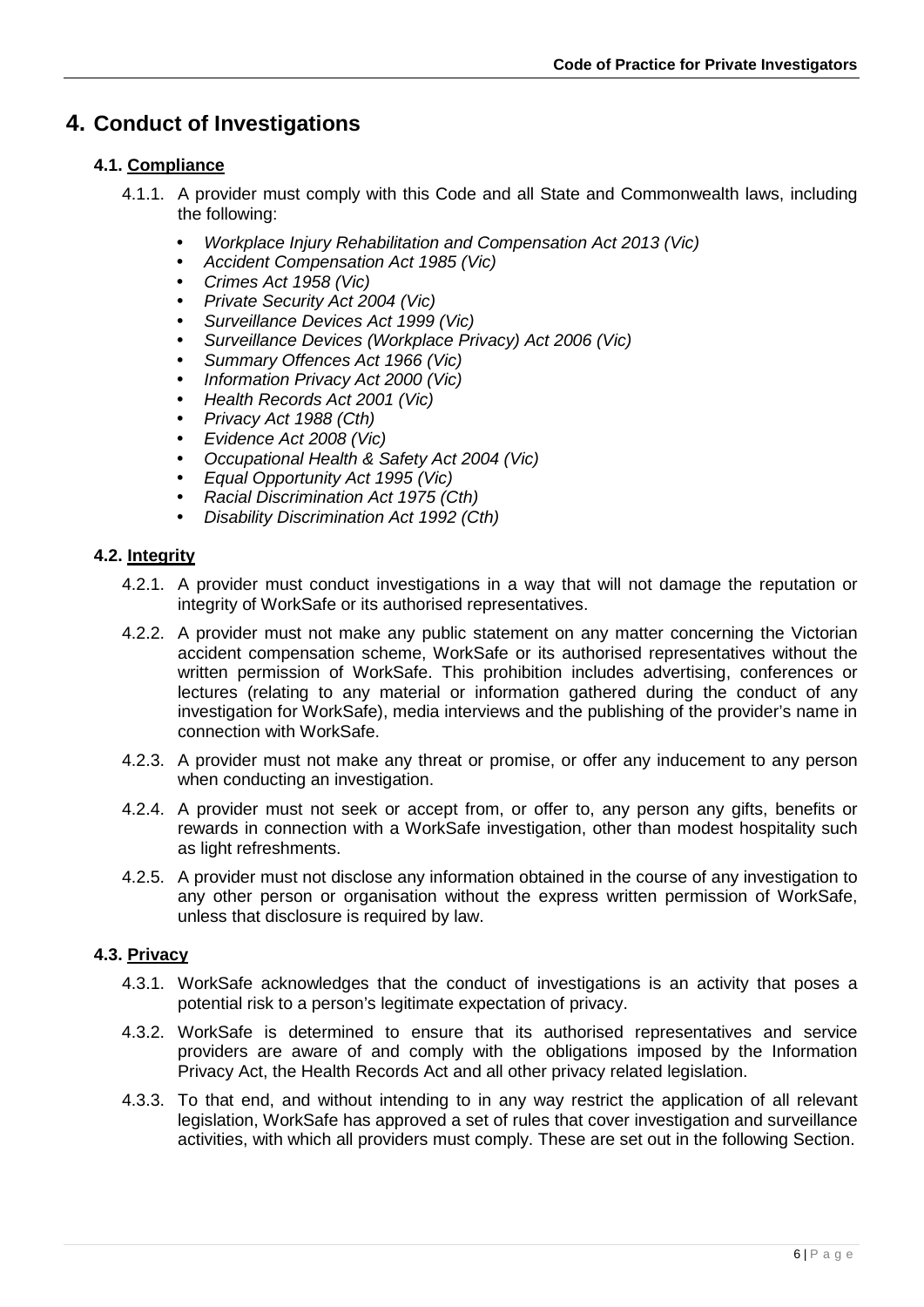## <span id="page-6-0"></span>**5. Rules for Investigation Activities**

## <span id="page-6-1"></span>**5.1. General**

- 5.1.1. A provider must only collect information relevant to its investigation, being information that has some demonstrable bearing upon the matter being investigated.
- 5.1.2. A provider must not record an interview without authorisation from WorkSafe and the permission of the interviewee.
- 5.1.3. A provider must make and keep written contemporaneous records of all investigation activities in a separate bound 'day book', which is to be retained for 7 years. Contemporaneous notes should include details of:
	- conversations held in person;
	- telephone conversations;
	- unanswered telephone calls, including messages left;
	- letters/faxes/emails sent;
	- travel;
	- details of any statement obtained;
	- any electronic checks, including government and social media sites (e.g. internet/land titles/Facebook/Business Affairs).
- 5.1.4. A provider must not entrap any person or use any dishonest or illegal means. Any attempt to induce a subject to enter into a situation, in which that person would not ordinarily enter, is prohibited.
- 5.1.5. A provider must not conduct any form of pretext activity in the course of an investigation.
- 5.1.6. A provider must conduct interviews and take statements face to face with the interviewee wherever possible. If it is not possible to conduct all or part of the interview in this way, the provider must be able to positively confirm the identity of the interviewee.
- 5.1.7. When contacting any person during an investigation, a provider must:
	- fully identify themselves and provide the person with a business card or similar document;
	- explain that they are not a direct employee of WorkSafe;
	- inform the person the exact reason for contacting them;
	- if the person is not present, a provider must leave a business card with a brief explanation for the visit; and
	- if a person does not wish to be interviewed at their home, their workplace or other location, the interview must be conducted at the provider's office or other suitable premises.
- 5.1.8. If a provider knows that a subject is legally represented, it must make all reasonable efforts to contact the legal representative to obtain consent to interview the subject.
- 5.1.9. If a provider does not know whether a subject is legally represented, it must first ask the subject if they are legally represented. If so, the provider must seek the consent of the legal representative before any further contact, unless the subject advises that they have already obtained legal advice and agrees to be interviewed.
- 5.1.10. A provider must comply with any reasonable restrictions placed on the interview by the interviewee and/or their legal representative (e.g. If the solicitor is to review the draft statement before it is signed and can do so in time to enable the authorised representative to make a decision on the claim within the statutory 28 day time limit).
- 5.1.11. Where the legal representative refuses permission to interview the subject, details should be included in the investigation report.
- 5.1.12. A provider must invoice in accordance with the relevant WorkSafe Fee Schedule.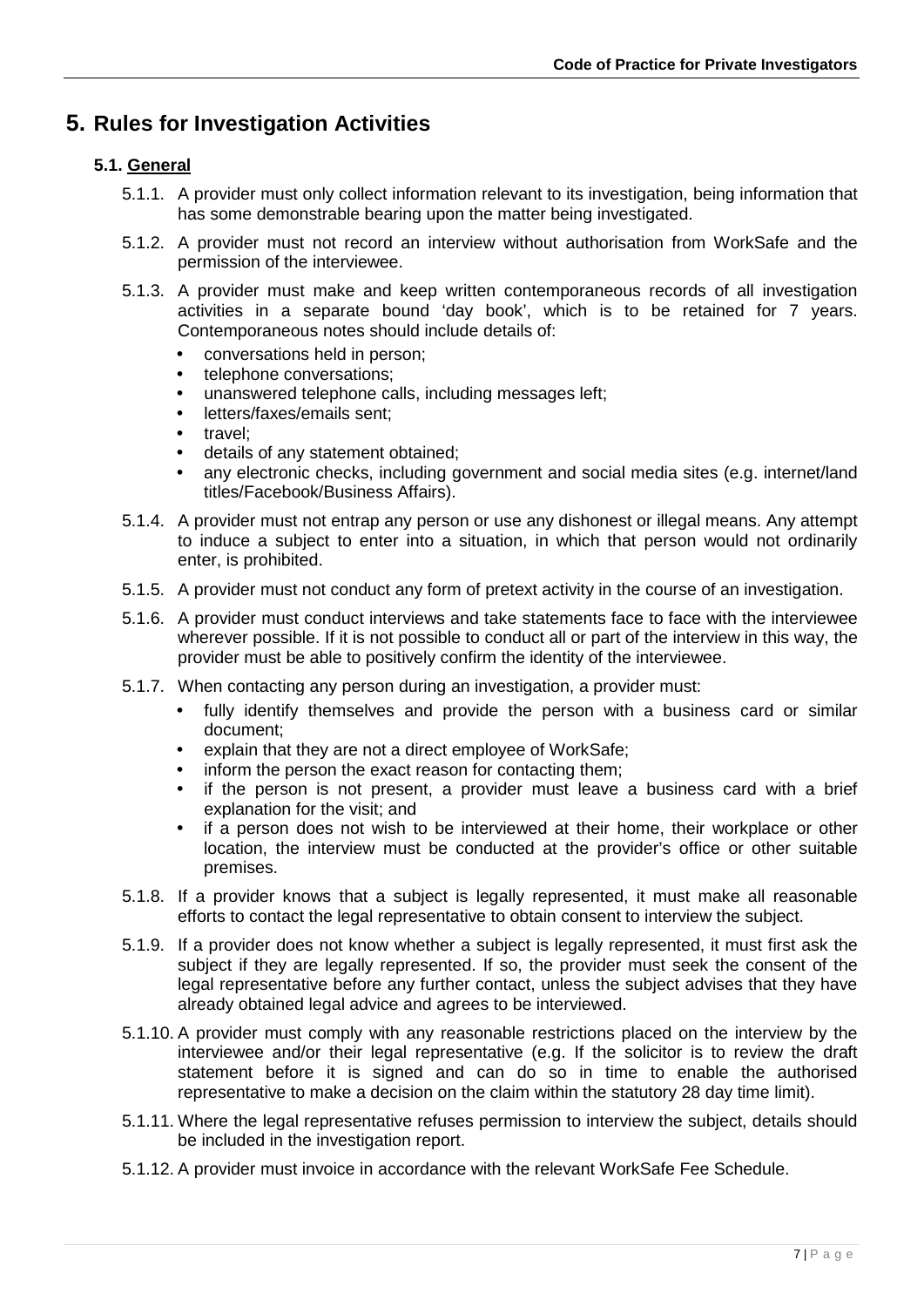## <span id="page-7-0"></span>**5.2. Surveillance**

- 5.2.1. A provider must not conduct surveillance on business premises unless a reasonable person would believe that those business premises were open for persons to enter without necessarily expecting them to enter into any form of transaction.
- 5.2.2. Save for when a requirement is made under the *Private Security Act*, a provider must not communicate with any person other than the subject (including a neighbour, work colleague or other acquaintance of a subject), in a way which might directly or indirectly reveal that surveillance is being, will be, or has been conducted of that subject, or imply that the subject is involved in dishonest conduct.
- 5.2.3. A provider must not record film inside any court, tribunal, conciliation or mediation service or centre, or any other quasi-judicial facility.
- 5.2.4. A provider must not record film inside any medical or health service or centre.
- 5.2.5. A provider must only conduct surveillance or observation and record film from a public vantage point during an investigation. A provider must avoid any act or behaviour which might unreasonably interfere with a person's legitimate expectation of, or right to, privacy. Examples of unreasonable interference include, but are not limited to observation and film recording of:
	- 5.2.5.1. persons who are not the subject of the investigation, such as family and friends, where it would unreasonably interfere with their privacy;
	- 5.2.5.2. a subject within private residential premises used solely for domestic purposes where they would have a reasonable expectation of privacy. An exception would be when business activity is conducted from a separate building not attached to the home, e.g. garage, shed, bungalow or office, and if the subject's activity is performed in open view to the public without the use of any optical aids;
	- 5.2.5.3. any activity within change/wash rooms, showers, lactation rooms, toilets or bedrooms (including those in a workplace), swimming pools, gymnasiums or any indoor facility used by the person under investigation as part of their rehabilitation and/or treatment program;
	- 5.2.5.4. any religious or ceremonial occasion such as a christening, wedding or funeral, or whilst the subject is attending a place of worship;
	- 5.2.5.5. any educational facility where minors are under care and supervision, e.g. a school, kindergarten, or day care facility;
	- 5.2.5.6. any location where children are only partially clothed or are naked, e.g. a beach or swimming pool;
	- 5.2.5.7. any other place or circumstances specified by WorkSafe.
- 5.2.6. A provider must not continue surveillance if it suspects that the subject has become aware of the surveillance. Surveillance must not be recommenced until approved by the instructing officer.
- 5.2.7. If a provider is approached or confronted by the subject during an investigation, the provider must, having regard to their own personal safety, attempt to defuse the situation. This might involve departing the location. If considered advisable, it may provide identification to the subject, confirm that it has been instructed by a WorkSafe authorised representative and advise that it will now cease the activity and notify the authorised representative.

## <span id="page-7-1"></span>**5.3. Mental Injury Claims**

5.3.1. All providers conducting circumstance investigations for mental injury claims are required to have obtained a certificate of competency from a WorkSafe approved training program such as Applied Suicide Intervention Skills Training.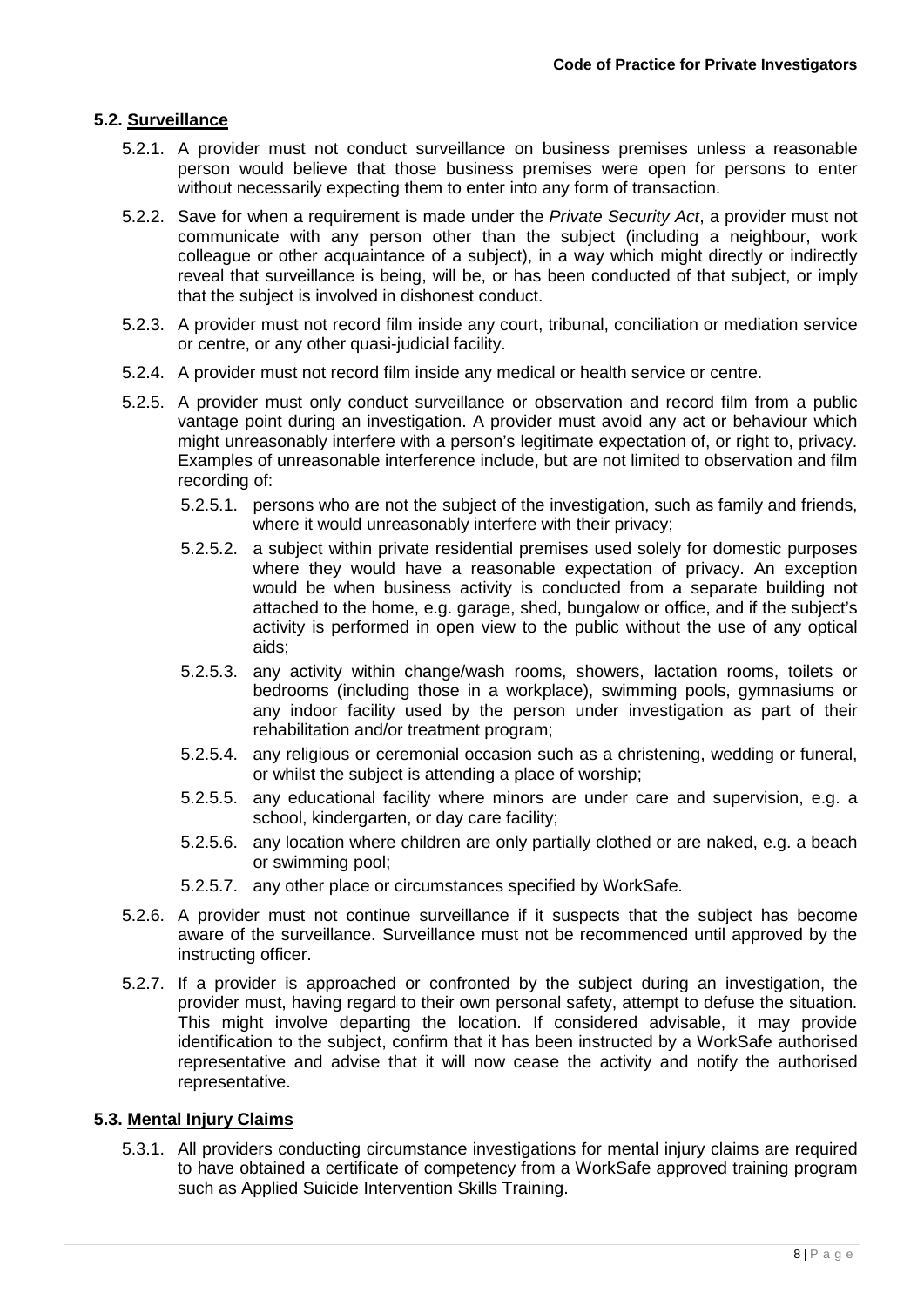- 5.3.2. Providers conducting mental injury claim circumstance investigations must:
	- 5.3.2.1. Allocate the investigation to an investigator with a minimum of 5 years relevant experience and who has completed the training referred to in 5.3.1;
	- 5.3.2.2. Offer the subject the option of being interviewed by an investigator of the same sex;
	- 5.3.2.3. Advise the subject of their right to have an independent representative or support person present during the interview and encourage them to exercise this right. If a subject requests or nominates an independent representative or support person, the provider must not commence the interview until that person is present;
	- 5.3.2.4. Prepare all relevant information prior to commencing the interview, in order to minimise the time required for the interview;
	- 5.3.2.5. When arranging the appointment, tactfully and carefully tell the subject what to expect during the interview. Appointments should be confirmed in writing;
	- 5.3.2.6. At all times consider the demeanour and apparent mental state of the subject and determine if it is appropriate to commence or continue the interview at that time, and if necessary, terminate the interview;
	- 5.3.2.7. At the start of the interview, clearly outline the subject's rights and advise of the following:
		- the right to terminate or reschedule the interview, at any time;
		- the right to suspend the interview to have a break at any time;
		- the right not to answer a question that is put to them;<br>• that the provider is not responsible for making decision
		- that the provider is not responsible for making decisions related to their claim;
		- that the provider has a responsibility to ask a wide range of relevant questions in order to enable the decision maker to assess their claim.
	- 5.3.2.8. The provider must limit the length of the interview to 4 hours; if after 4 hours the interview is complete, the provider may extend the time for no longer than 30 minutes to enable the subject to read through and sign their statement, if the subject agrees.

## <span id="page-8-0"></span>**5.4. Investigation Information**

- 5.4.1. A provider must store any material (including originals) collected for 7 years.
- 5.4.2. A provider must take all steps to ensure that the evidence it obtains in an investigation is stored securely and in such a way as to ensure its admissibility under the Evidence Act 2008.
- 5.4.3. A provider must document an audit trail of all digitally stored evidence in a way that:
	- 5.4.3.1. Logs all subsequent original images made from the primary image and any person provided with a copy;
	- 5.4.3.2. Ensures any action performed on the original image, or subsequent copy, are appropriate and documented (e.g. dovetailing sequences from different cameras into a chronological sequence);
	- 5.4.3.3. Records all activity relating to the capture, access, storage or transfer of digital evidence.
	- 5.4.3.4. The audit trail documentation should include:
		- Details of the case.
		- Date and time of action.<br>• Description and log of in
		- Description and log of images or video footage taken.<br>• Details of the media used to capture the images or video
		- Details of the media used to capture the images or video footage.
		- Details of how the primary image was created.
		- Details of how the original image was downloaded and created.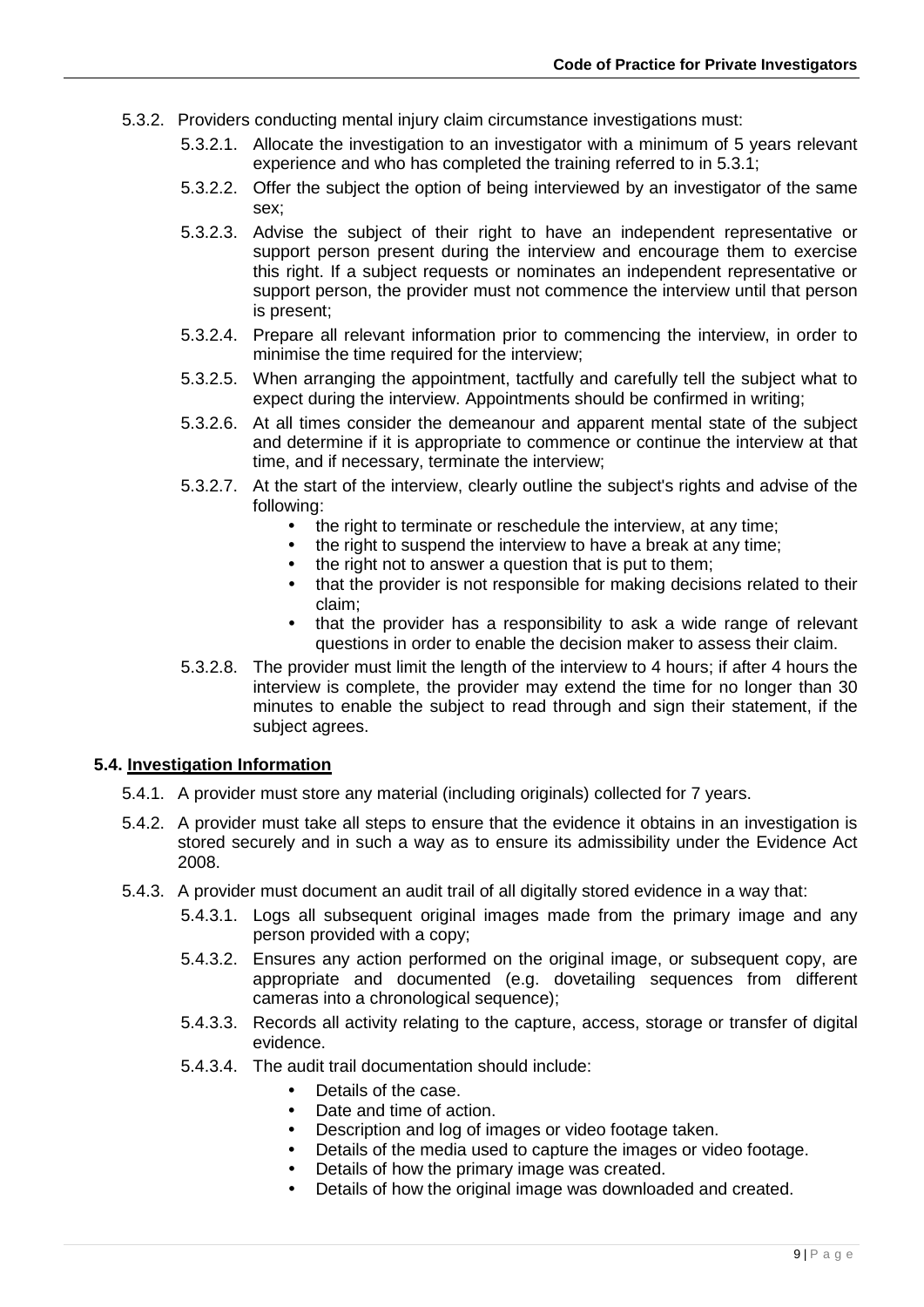- Details of how additional original images or working copies were created.
- How the original image was stored.
- Details of any person who has accessed the original image in a manner that could affect the integrity of the image.
- Details of any copying that was required to ensure the longevity of the original image.
- Details of what adjustments were made to the working copy and how they were done.

## <span id="page-9-0"></span>**6. Audit & Review**

- 6.1.1. A provider must comply with this Code and any requirements of WorkSafe or its authorised representatives, including any performance standards and billing requirements.
- 6.1.2. WorkSafe may conduct audits or reviews of providers at any time to ensure that the Code and all other requirements and obligations are being met.
- 6.1.3. A provider must give WorkSafe any information and provide any documents that WorkSafe may require for the purpose of any such audit or review.

## <span id="page-9-1"></span>**7. Complaints**

## <span id="page-9-2"></span>**7.1. Investigation and Response**

- 7.1.1. WorkSafe may investigate any complaint made about a provider, unless it determines that it would be more appropriate to first refer the complaint to another regulator, e.g. Victoria Police, the Privacy Commissioner or Ombudsman Victoria.
- 7.1.2. A provider must co-operate with any WorkSafe investigation, and furnish any information or documents as reasonably required by WorkSafe.
- 7.1.3. If WorkSafe believes that the complaint may have merit, WorkSafe will, at a time during the investigation that it deems appropriate, notify the provider in writing of the nature of the complaint and invite the provider to respond.
- 7.1.4. After considering all of the evidence obtained during the investigation and any submissions by the provider, WorkSafe will make a decision.
- 7.1.5. If the complaint is found to be unsubstantiated, WorkSafe will notify the provider in writing of its findings.
- 7.1.6. If WorkSafe finds the complaint is substantiated in any way, WorkSafe may:
	- 7.1.6.1. issue a caution to the provider and require any remedial action WorkSafe considers appropriate, which may include placing restrictions or conditions on the provider's WorkSafe registration;
	- 7.1.6.2. suspend the provider's WorkSafe registration for such time as WorkSafe deems appropriate;
	- 7.1.6.3. revoke the provider's WorkSafe registration and disqualify it from being reregistered for such time as WorkSafe deems appropriate;
	- 7.1.6.4. refer the matter to Victoria Police Licensing & Regulation Division.
- 7.1.7. If WorkSafe proposes to take action under 7.1.6.2 or 7.1.6.3 it shall, before taking such action, invite the provider in writing to make any submission in writing as to why WorkSafe should not take such action.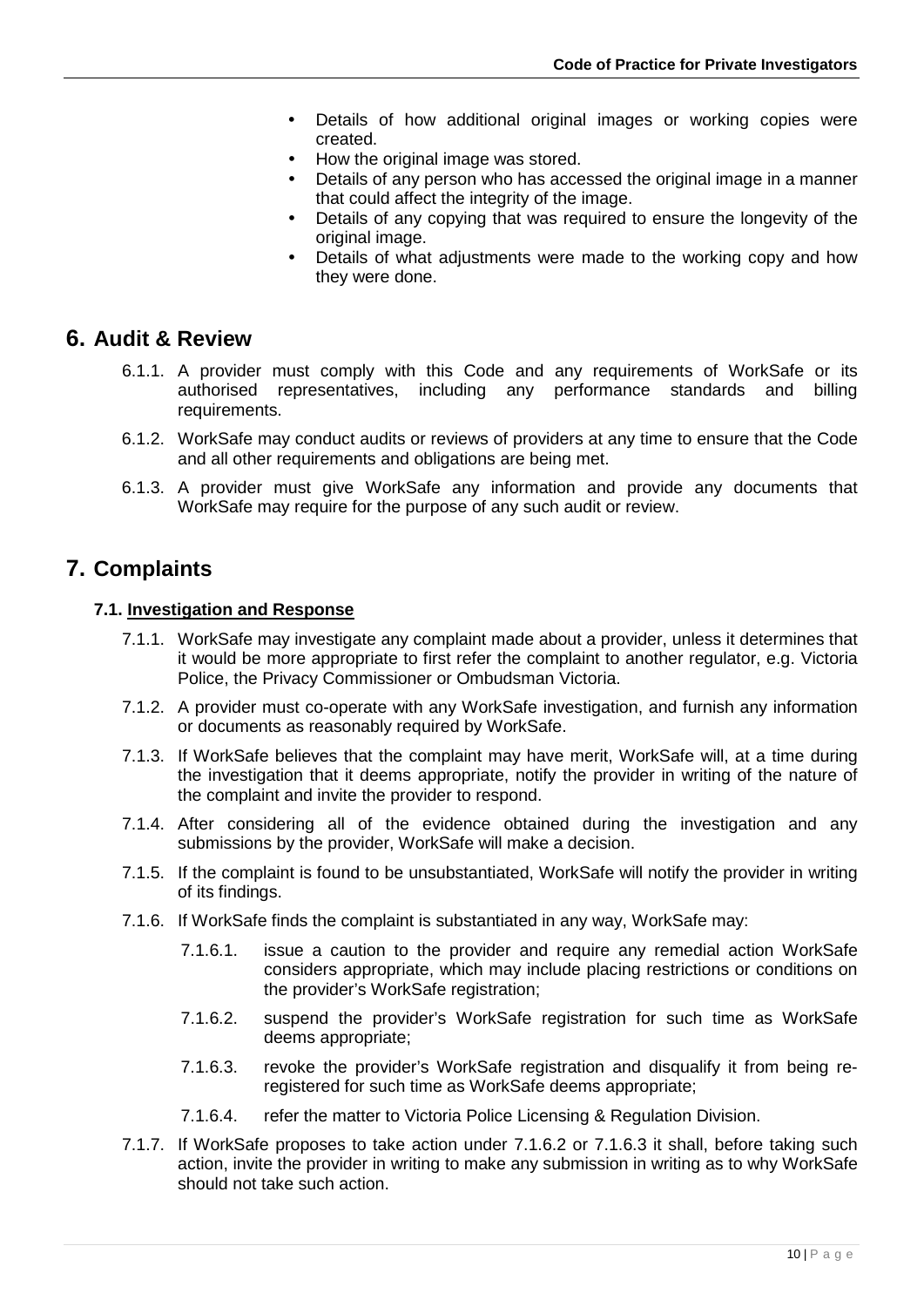7.1.8. WorkSafe shall consider any submissions made by the provider before making a final decision and will notify the provider in writing of its decision and the reasons for its decision.

## <span id="page-10-0"></span>**7.2. Postponement of Suspension or Revocation**

- 7.2.1. WorkSafe may postpone enforcement of a suspension or revocation of a provider's registration for up to twelve months on the condition that the provider takes any remedial action that WorkSafe deems appropriate.
- 7.2.2. If a provider successfully performs all remedial action required by WorkSafe, then WorkSafe may decide not to enforce the suspension or revocation of a provider's registration and will notify the provider in writing of its decision.
- 7.2.3. If a provider does not successfully perform all remedial action required by WorkSafe, or if WorkSafe finds any further complaints against the provider substantiated during the postponement period, then WorkSafe may enforce the suspension or revocation without receiving further submissions from the provider. WorkSafe will notify the provider in writing of its decision and the reasons for its decision.

## <span id="page-10-1"></span>**7.3. Non-compliance with Caution Conditions**

7.3.1. If a provider is required by WorkSafe to take remedial action when cautioned under section 7.1.6.1 but does not successfully perform all remedial action required, WorkSafe may withdraw the caution and deal with the provider in any other manner permitted under this Part.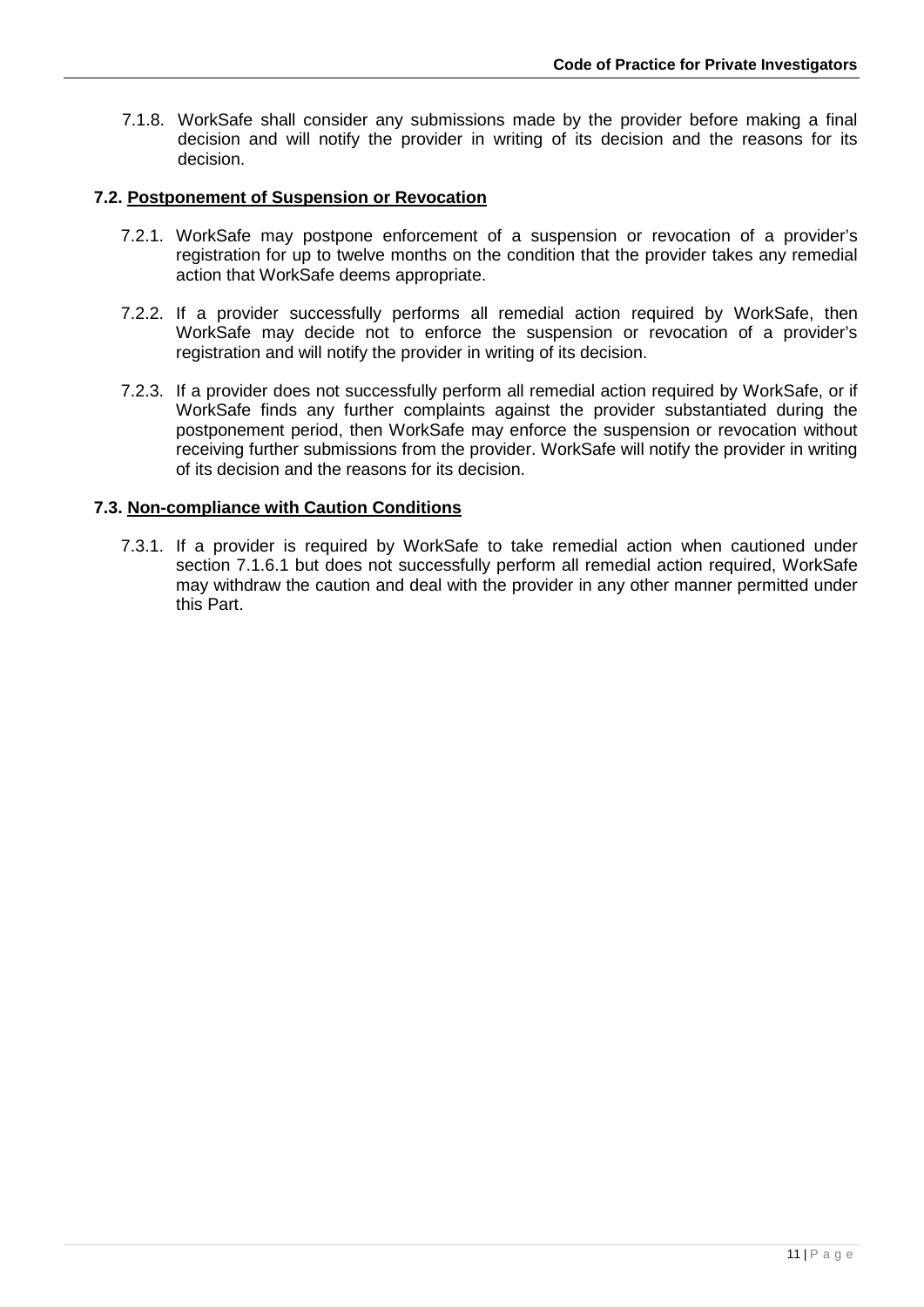## **APPENDIX A**

## <span id="page-11-1"></span><span id="page-11-0"></span>**Registration Criteria**

## *Licensing*

A provider must at all times hold a current Security Business Licence under the *Private Security Act 2004*, and must at all times provide WorkSafe with a copy of its current licence.

A provider must only engage an investigator who holds a current Private Security Licence under the *Private Security Act 2004*.

Any interstate investigator engaged by a provider in WorkSafe investigations must be licensed with the relevant authorities for the State or Territory in which they work.

Where a provider is instructed to engage an investigator to conduct an investigation in a foreign country, the provider must ensure that the foreign investigator is authorised to conduct investigations pursuant to the laws of that country.

A provider must notify WorkSafe within 7 days of any changes to its Victoria Police Private Security Licence status or conditions.

#### *Business and Integrity*

A provider must be and continue to be incorporated under the *Corporations Act 2001*.

A provider must within 14 days provide WorkSafe with any Australian Securities & Investments Commission ("ASIC") documents it requests.

A provider must provide to WorkSafe within 14 days of being requested any information required to satisfy WorkSafe of the provider's financial position and its ability to provide investigation services to WorkSafe's requirements.

In making an application for registration, the provider consents to, and expressly authorises WorkSafe to undertake credit reference checking with any credit providers or credit reporting agencies.

A provider must provide a national police check for each of its officers.

#### *Insurance*

A provider must have in force at all times, and provide WorkSafe with a copy of:

- registration with WorkSafe as an employer, and payment of any premium pursuant to the *Workplace Injury Rehabilitation and Compensation Act 2013*;
- a professional indemnity insurance policy with a minimum indemnity limit of \$1 million for any one or series of events arising in any one policy year;
- a public liability insurance policy with a minimum indemnity of \$5 million for any one or series of events arising in any one policy year;

#### *Facilities and Security*

A provider must have sufficient human and technical resources and facilities to ensure a professional business operation including state of the art film and surveillance equipment, up to date telecommunications, secure computer systems and compatible standard operating environment, secure document handling and destruction, administration processing facilities and the capability to transmit reports electronically.

A provider must have a business office in Victoria and be able to:

- conduct interviews at a secure premise if required;
- enable the on-site audit of files and premises;

Where a provider conducts its business from shared, serviced or mixed-use premises, the business must: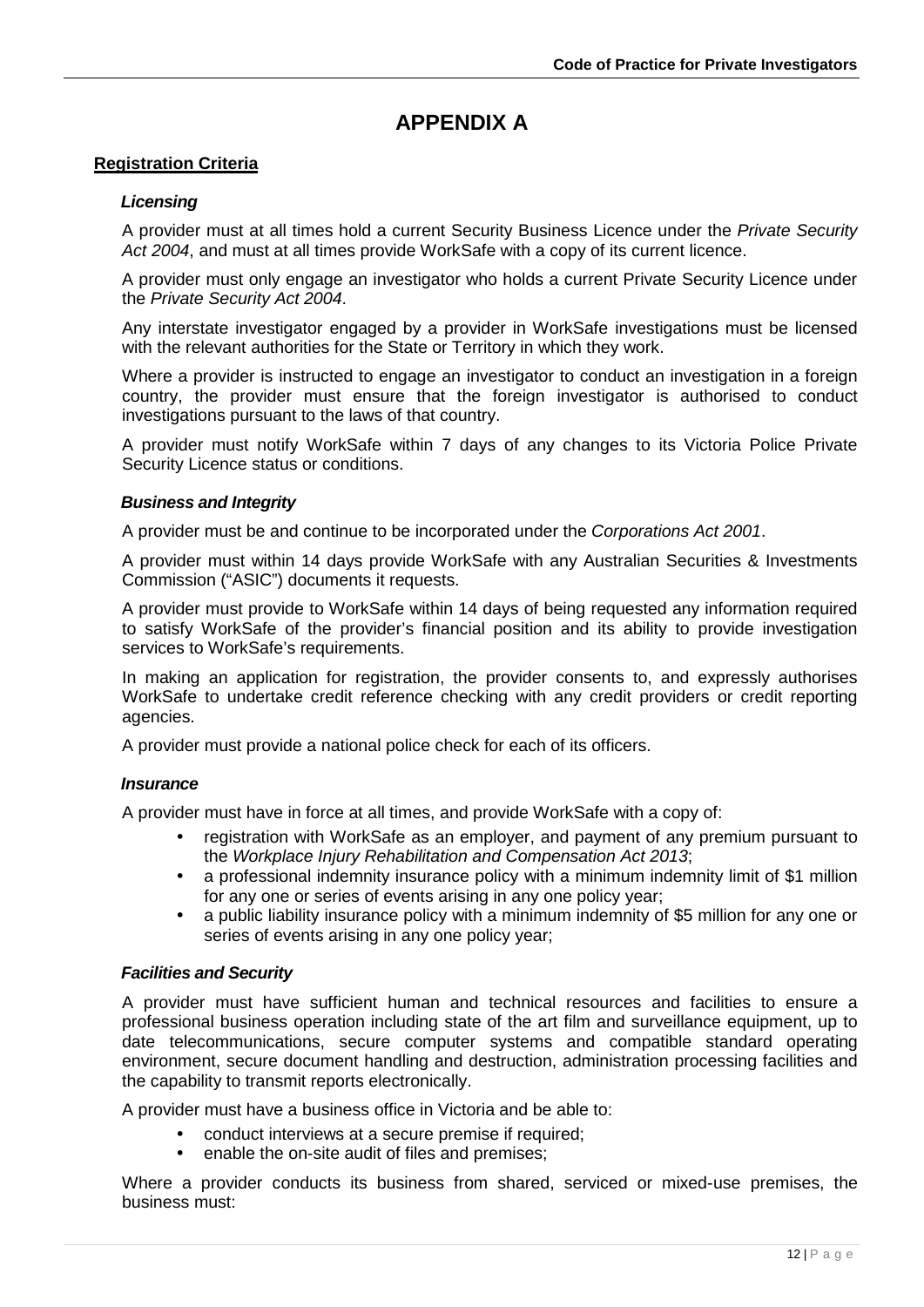- be located in a self-contained office environment that is separated and secured from the rest of the premises;
- have a separate entry/exit that is accessible during normal business hours.

A provider must have a suitable meeting room available in which to conduct interviews.

A provider's business office must have an adequate level of security to protect WorkSafe information against intrusion, loss, theft, unauthorised use or distribution. The minimum requirements are as follows:

- commercial grade electronic intrusion detection system which must include back-tobase Grade 1 monitoring;
- commercial grade electronic fire detection system which must include back-to-base Grade 1 monitoring;
- commercial grade current firewall, anti-virus and back-up systems;
- commercial dead latch locking mechanism on all external doors, window locking mechanism and/or bar barrier protection;
- internal doors accessing storage room(s) with WorkSafe information must have commercial dead latch locking mechanism or electronic access control system;
- commercial grade lockable cabinet;
- a cross-shredder or an arrangement with a registered security contractor to collect the material for destruction. The contractor must provide documentation confirming the date, time and method of destruction;
- external archive storage must be in secure storage facilities which meet WorkSafe minimum requirements set out in 8.4.5.;
- WorkSafe material collected must be stored in a secure area separate from other routine administrative activities and which has adequate access control and activity monitoring;
- WorkSafe information in the field must be securely stored at all times.

## *IT Storage*

A provider must not store any WorkSafe information on cloud storage facilities.

#### *Competency*

At least one of the officers of the provider must have a minimum of seven years' experience in Victorian workers compensation investigations.

A provider must ensure that all investigators it employs or engages receive appropriate workers compensation investigation training to enable them to conduct investigations in accordance with the Code.